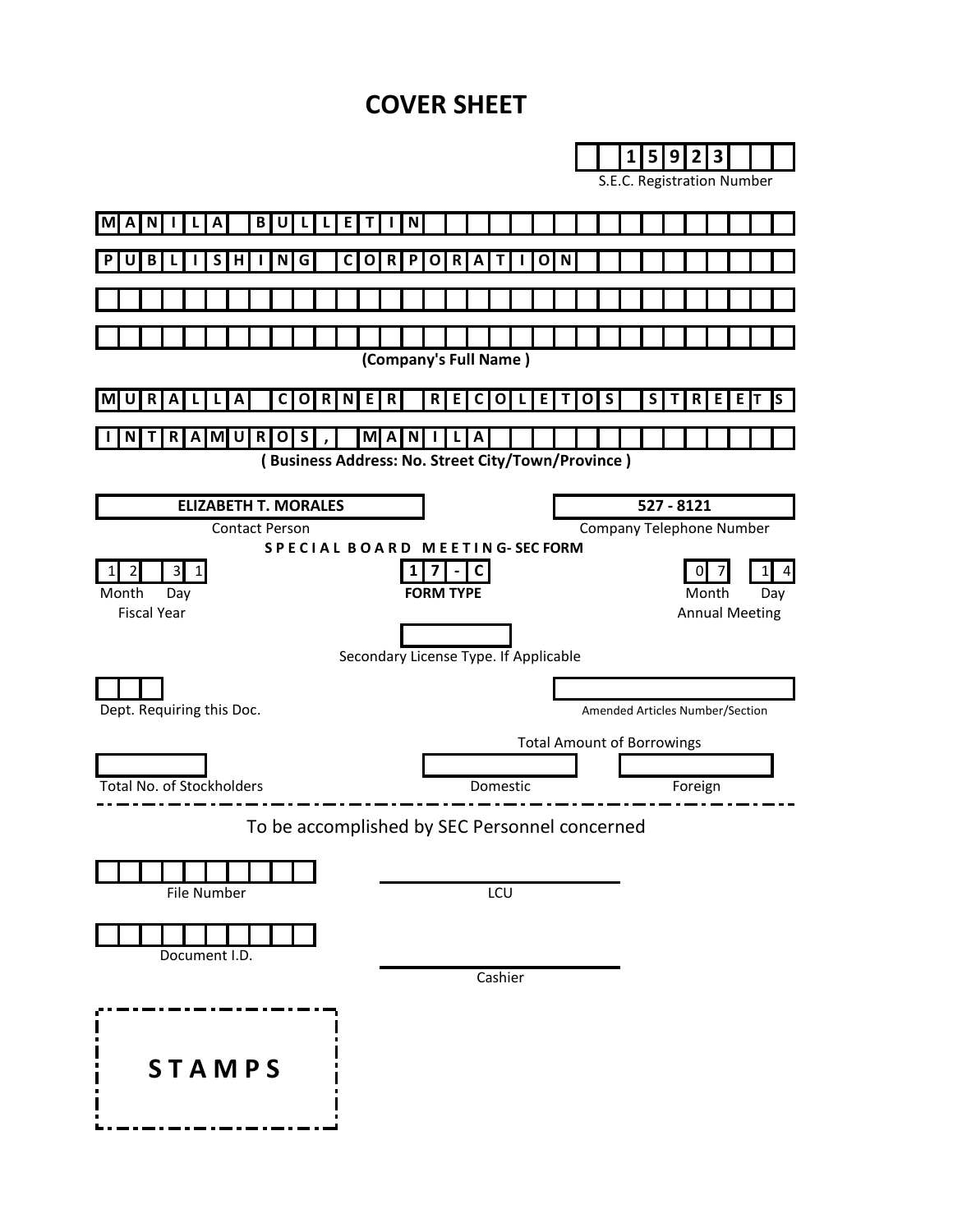# **SECURITIES AND EXCHANGE COMMISSION**

## **SEC FORM 17 – C CURRENT REPORT UNDER SECTION 17 OF THE SECURITIES REGULATION CODE AND SRC RULE 17. 2 (c) THEREUNDER**

|                                                                                      | 1. Date of Report - (Date of earliest event reported)                                               | <b>July 14, 2016</b>                                                                     |
|--------------------------------------------------------------------------------------|-----------------------------------------------------------------------------------------------------|------------------------------------------------------------------------------------------|
|                                                                                      | 2. SEC Identification Number                                                                        | 15923                                                                                    |
|                                                                                      | 3. BIR Tax Identification Number                                                                    | 000-746-558                                                                              |
|                                                                                      | 4. Name of Registrant                                                                               | <b>MANILA BULLETIN PUBLISHING CORPORATION</b>                                            |
|                                                                                      | 5. Province, country or other jurisdiction of incorporation or organization -<br><b>Philippines</b> |                                                                                          |
|                                                                                      | 6. Industry Classification Code - to be provided by SEC                                             |                                                                                          |
|                                                                                      | 7. Address of principal office                                                                      | <b>Manila Bulletin Building, Muralla corner Recoletos</b><br>Streets, Intramuros, Manila |
|                                                                                      | 8. Registrant's telephone number                                                                    | 527-8121                                                                                 |
|                                                                                      | 9. Former name, former address, if changed since last report no change                              |                                                                                          |
| 10. Securities registered pursuant to Sections 8 and 12 of the SRC or Sections 4 and |                                                                                                     |                                                                                          |
|                                                                                      | 8 of the RSA                                                                                        |                                                                                          |
|                                                                                      | <b>Title of Each Class</b>                                                                          | <b>No. Of Shares of Common Stock</b><br>Outstanding                                      |
|                                                                                      | <b>Common Stock</b>                                                                                 | 3,365,183,565 shares                                                                     |
|                                                                                      | 11. Item Number reported herein                                                                     | Item No. 9                                                                               |